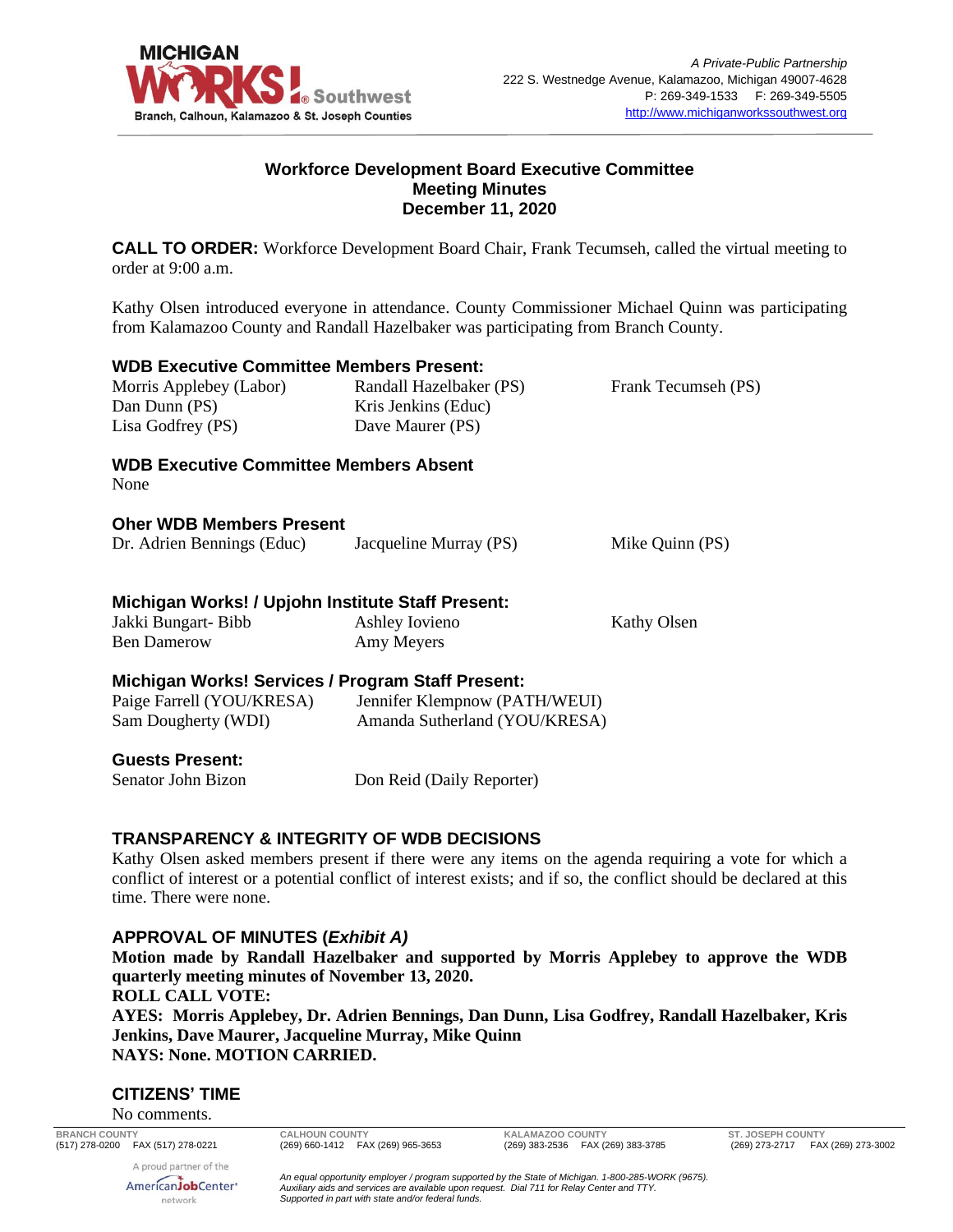#### **COMMITTEE REPORTS**.

### **Career Educational Advisory Council (CEAC)** *(Exhibit B)*

Kathy Olsen reported at the November Career Educational Advisory Council (CEAC) meeting it was announced that Section 61(b) of the State School Aid Act was revised. This funding supports Career Technical Education (CTE) and Early Middle College (EMC). The revision to the Act required each Career Education Planning District CEPD) to designate their fiscal agency, as well as, whether they would maintain the regional 61(b) strategic plan and the top five career clusters rankings; or if they would be revising the plan prior to December 1, 2020. The three CEPDs in the Michigan Works! Southwest area each elected to maintain the current plan and career cluster rankings. The CEPD fiscal agencies in the Michigan Works! Southwest area were identified to be KRESA for Kalamazoo County, St. Joseph County Intermediate School District for St. Joseph County and Calhoun ISD for Branch and Calhoun Counties. Updates to the 61(b) Strategic Plan will be made in 2021.

Ms. Olsen further reported that State CEAC policy requires that the WDB approve the CEAC meeting schedule which was Exhibit B in the agenda packet. She requested approval by consensus for the 2021 CEAC meeting schedule.

**Motion made by Lisa Godfrey and supported by Dan Dun to approve by consensus, the meeting calendar for 2021 for the Michigan Works! Southwest Career Educational Advisory Council (CEAC).** 

**VOTE: The motion was approved by unanimous consensus of members present. MOTION CARRIED.**

## **NEW BUSINESS WDB Plans AY2020 Clean Slate Pilot Program** *(Exhibit C)*

Amy Meyers reported Michigan Works! Southwest was been awarded \$285,220 to support the recently enacted Clean Slate laws in Michigan, for the time period of December 1, 2020 – June 30, 2022. This is the first time this funding has been made available. The opportunities presented by this policy focus on expungement which will remove a specific conviction from an individual's public criminal record. If an individual receives an order setting aside their conviction, they can legally state on any job or school application that they have never been convicted of or arrested for that crime. They will also be able to state on any applications for public benefits or housing that they have not been convicted of that crime.

The requirements to be eligible for expungement were listed on the plan document (Exhibit C) and includes the fact that individual must have no more than one felony conviction; no more than two misdemeanor convictions; no traffic offenses, such as operating while intoxicated; and must be at least five years since date of conviction, release from incarceration, or discharge of probation or parole. Allowable local activities for Michigan Works! for this program include the establishment of, or additional support of, a Michigan Works! Agency staff position to act as an Expungement Navigator; establishment of a contracted relationship with an attorney of law office with experience in criminal law; outreach and recruitment of potential program participants; and pre-screening for eligibility.

Following the report, members asked questions and further discussed the Clean Slate Pilot Program. Staff clarified that the legislation was passed in October 2020 and this funding is to support individuals who are eligible as outlined in the legislation. In response to some of the questions, links to additional information was shared in the chat and shared in a follow-up email to Board members after the meeting. They included: Michigan's media release [pertaining to the Clean Slate Michigan legislation](https://www.michigan.gov/whitmer/0,9309,7-387-90499-542110--,00.html) and a [Bridge article](https://www.bridgemi.com/michigan-government/whitmer-signs-clean-slate-michigan-allowing-automatic-felony-expungement)  [pertaining to the Clean Slate legislation.](https://www.bridgemi.com/michigan-government/whitmer-signs-clean-slate-michigan-allowing-automatic-felony-expungement) The Bridge article included a link to the legislation.

*--------------------------------------------------------------------------------------------------------------------------------------------------------------------------------------------------------------------------------------------* **Motion made by Morris Applebey and supported by Dr. Adrien Bennings to approve the AY2020 Clean Slate Pilot Program funding.**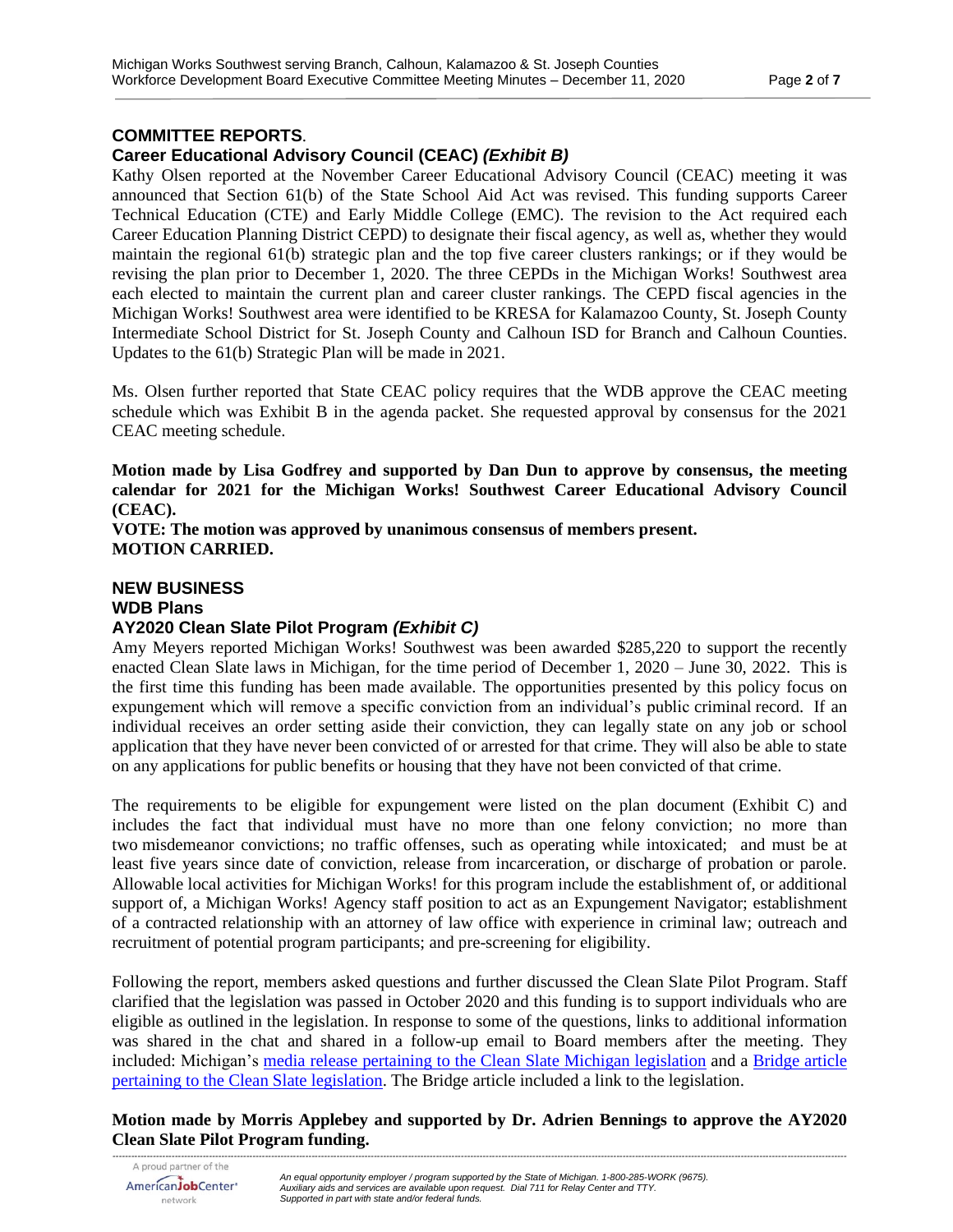#### **ROLL CALL VOTE:**

**AYES: Morris Applebey, Dr. Adrien Bennings, Dan Dunn, Lisa Godfrey, Randall Hazelbaker, Kris Jenkins, Jacqueline Murray, Mike Quinn ABSTENTIONS: None. NAYS: Dave Maurer. MOTION CARRIED.**

#### **WDB Policies**

## **WDB Policy 21 Confidentiality Standards for Data Privacy and Security and Protecting Personal Identifiable Information** *(Exhibit D)*

Kathy Olsen requested Board consideration and approval of WDB Policy 21 - Confidentiality Standards for Data Privacy and Security and Protecting Personal Identifiable Information. (Exhibit D). She reported a previous policy titled "Confidentiality Standards – Use of Social Security Number" was eliminated at the end of 2012 when privacy of personal information was incorporated into Policy 31 "Records Management." Due to increased Federal and State focus on protecting Personal Identifiable Information, Policy 21 is being reactivated with a new title and language. The language in the policy aligns with federal requirements for the acquisition, handling, and transmission of Personal Identifiable Information (PII).

**Motion made by Adrien Bennings and supported by Dan Dunn to approve the WDB Policy 21 - Confidentiality Standards for Data Privacy and Security and Protecting Personal Identifiable Information.**

**AYES: Morris Applebey, Dr. Adrien Bennings, Dan Dunn, Lisa Godfrey, Randall Hazelbaker, Kris Jenkins, Dave Maurer, Jacqueline Murray, Mike Quinn**

**NAYS: None. MOTION CARRIED.**

#### **Request for Proposal (RFP) Update**

Amy Meyers reported a Request for Proposal (RFP) was released and posted on the website for marketing services. This RFP was released as part of the Michigan Works! Southwest partnership with the State of Michigan, the Upjohn Institute and the Data for American Dream (D4AD) project. The goal of this project is to incorporate customized labor market tools into our management information system for staff to assist participants, as well as on Pure Michigan Talent Connect (PMTC) for job seekers to use directly. The goal of the RFP is to find a marketing/communications firm to assist in educating job seekers about the tools. We will not be asking for board member reviewers at this time, as we will be asking our State partners to assist in the review; however, wanted to make Board members aware that it was posted.

#### **Michigan Works! Association Board Nominations** *(Exhibit E)*

Ben Damerow reported the Michigan Works! Association Board is going through a restructuring of their governance. The Association was founded in 1987 and historically there has been an eleven member board made up of private sector representation, local elected officials and three Michigan Works! directors. With the restructuring, it is moving to a 37 member Board that will include representation for all sixteen (16) Michigan Works! Agencies. Each local workforce development board/Michigan Works! Agency will appoint one (1) representative and its chief administrative staff person to serve on the Michigan Works! Association Board of Directors. These appointments will account for 32 of the members, the other five members will be at-large positions. The restructuring will result in more diverse representation and include the entire State that will help drive the impact within the organization.

Ben Damerow reported the chair, vice chair and Nominating Committee are recommending that Dan Dunn be appointed to represent the financial sector and that he, as the chief administrative staff person for Michigan Works! Southwest, represent Michigan Works! Southwest on the Michigan Works! Association's Board of Directors. The appointments would take effect January 1, 2021.

**Motion made by Kris Jenkins and supported by Dave Maurer to appoint, effective January 1, 2021, Dan Dunn representing the financial sector and Ben Damerow as the chief administrative staff person for Michigan Works! Southwest to the Michigan Works! Association's Board of Directors. ROLL CALL VOTE:**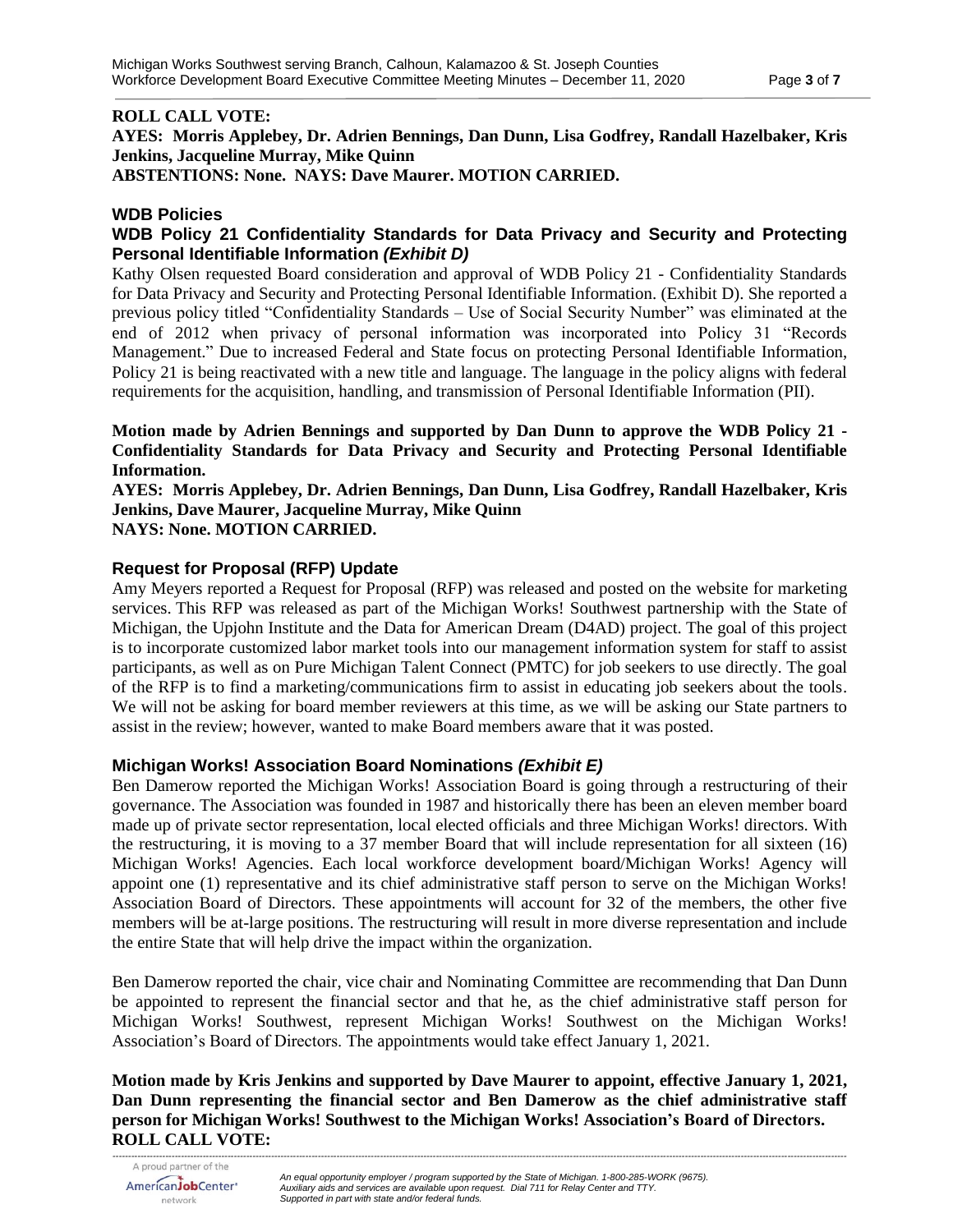#### **AYES: Morris Applebey, Dr. Adrien Bennings, Lisa Godfrey, Randall Hazelbaker, Kris Jenkins, Dave Maurer, Jacqueline Murray, Mike Quinn. ABSTENTIONS: Dan Dunn. NAYS: None. MOTION CARRIED.**

## **STAFF REPORTS**

## **Business Services Activities**

Ashley Iovieno reported on business services operations that included updates pertaining to the Going Pro Talent Fund, the Battle Creek Career Academies career exploratory event and Manufacturing Day videos.

*Going Pro Talent Fund (GPTF)* – Ashley Iovieno reported the MW! Southwest Business Services Team has been busy over the last month. The open application period for employers to apply for a GPTF grant ended on November 30, 2020 with 44 applications being submitted by area employers. Last year the number of applications was 57, and although this years' number was less, we believe that has to do with the uncertainty of the current economy as it relates to the pandemic. The applications included 11 from Calhoun County employers, 18 from Kalamazoo County employers, 8 from St. Joseph County employers, 3 from Branch County employers, as well as 2 from Allegan, 1 from Ingham, and 1 from Berrien County. Staff have been reviewing and submitting the applications to the State with today being the final day to do so. Once the day has ended, a total amount requested will be computed. Across the State there are 1,067 applications at some point in the process, compared to 1,200 statewide submitted last year. The State still expects to award all funds set aside for these grants.

*Battle Creek Career Academies Career Exploratory Event –* Ashley Iovieno reported Michigan Works! Southwest partnered with Battle Creek Career Academies to use the State's Brazen platform license to host a career exploratory event on Wednesday, December 9, 2020. Overall, the event was successful with 27 booths set up for students to visit. Over a three-hour span, there were 555 chats. Due to COVID-19 and remote learning, it has been a challenge this year to create career exploratory events for students, and staff were excited to experiment with the Brazen platform in a different way to create that engagement.

*Manufacturing Day Videos* – Although staff had hoped to be able to show the Board one of the Manufacturing Day videos that has been mentioned at previous meetings, technology was prohibitive for today's meeting. She announced that links to the videos will be sent to members following the meeting and they will eventually be posted on the Michigan Works! Southwest website. The links are as follows:

- o Logistics & Supply Chain Careers <https://www.facebook.com/BattleCreekUnlimited/videos/375036726918068/>
- o Business Services / Business Administration <https://www.facebook.com/BattleCreekUnlimited/videos/810172773097820/>
- o Engineering<https://www.facebook.com/BattleCreekUnlimited/videos/386683775915344/>
- o IT<https://www.facebook.com/BattleCreekUnlimited/videos/451718965791778/>
- o Production<https://www.facebook.com/BattleCreekUnlimited/videos/720076412196198/>

Ms. Iovieno reported feedback from employers and others has been positive. The videos were also discussed at a recent meeting of Battle Creek Human Resource Managers and Jennifer Rosa from Gallagher Uniform said that she has had a lot of people reach out to her from not only this area but from across the United States including an individual in Florida who had seen the video reached out to her for a professional connection. The video promotion has also done well in parts of Canada. Plans are to put together five more videos to be released in 2021.

# **Labor Market Information** *(Exhibit F)*

The website link to the labor market reports generated from Burning Glass Analytics and Real Time Jobs Data *(Exhibit F)* that identified top detailed occupations, skills greatest in demand, and employers with the most job openings in Prosperity Region 8, Michigan Works! Southwest, and each of the four counties in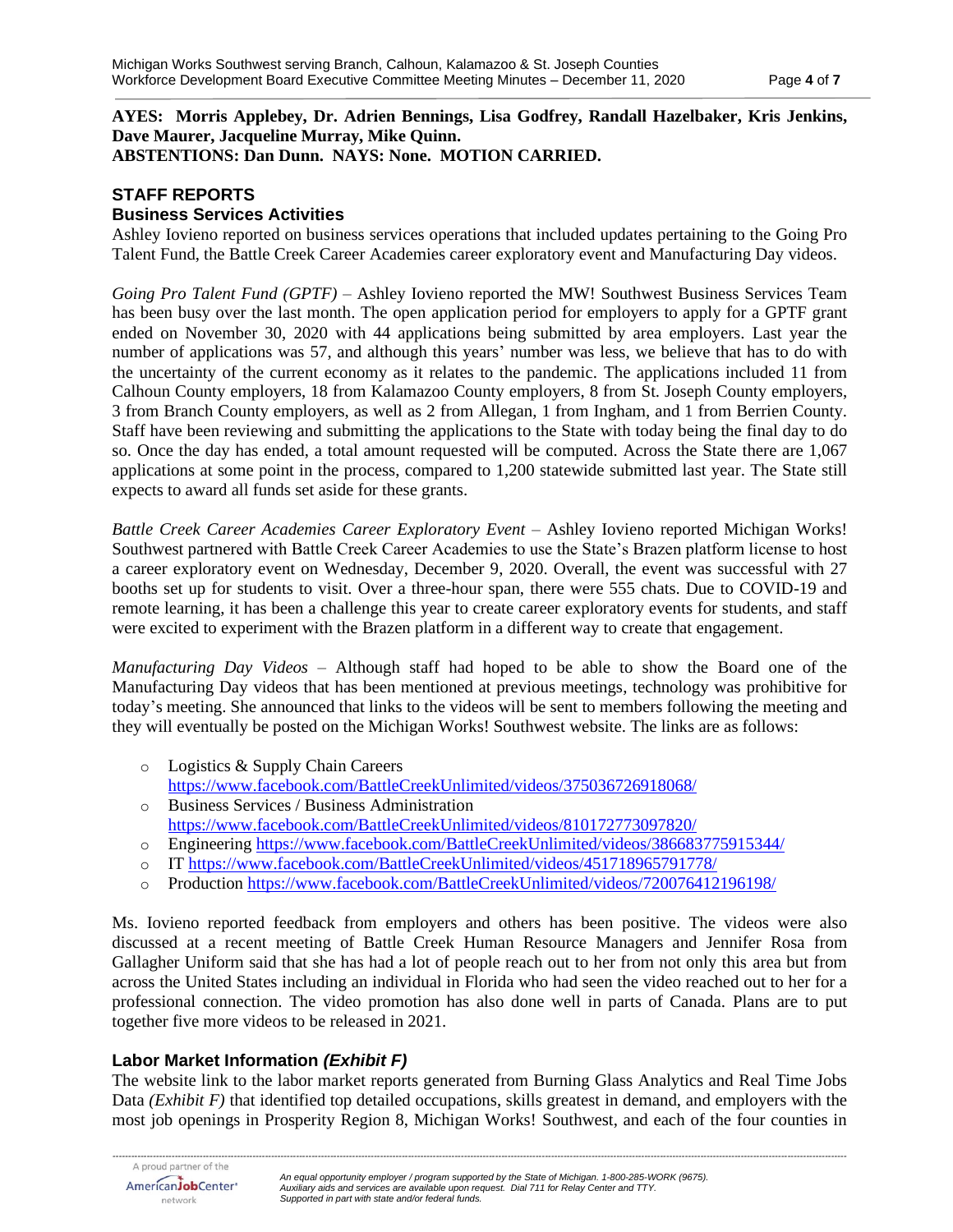the MW! Southwest Area for the period October 1, 2020 through November 30, 2020 was included in the agenda packet notice.

Jakki Bungart-Bibb reported Branch County's unemployment rate is at  $4.1\%$ , ranking this county  $37<sup>th</sup>$  in the State; Calhoun County's unemployment rate is at 5.3%, ranking this county at 73rd; Kalamazoo County is at 4%, ranking this county  $35<sup>th</sup>$  in the State; and St Joseph County is at 4.2%, ranking this county  $43<sup>rd</sup>$  in the State. The statewide unemployment average is 5.5% and the national average is 6.9%. She further reported that the numbers are looking better in comparison to where these counties have been over the past several months. Some of that change is due to employment recovery; however, some of it is also due to exhausted unemployment benefits. Online job postings increased statewide and locally decreased a bit over the past month. Based on those online job postings, healthcare positions remain at the top of many lists along with employment in retail sales. The skills in greatest demand which are also based on those online job postings indicate customer service to be at the top of the list; this is followed by scheduling and patient care, as well as other healthcare and retail related skills.

#### **Michigan Works! Southwest Operational Update**

Jakki Bungart-Bibb reported the service centers in the Michigan Works! Southwest area remain in phase one. Staff continue to work from home and services continue to be provided virtually. There were no other major changes over the past month. She asked Amanda Sutherland to report on the virtual services that recently received media coverage on WWMT News Channel 3.

Amanda Sutherland reported Michigan Works! Southwest and the virtual services available were featured on the WWMT Channel 3 news on Wednesday. Both Paige Ferrell, YOU Director, and Amanda Sutherland were interviewed. The television station put together a wonderful 2 ½ minute segment on the virtual services that included information about the virtual Employer of the Day events. The link to the WWMT [media story](https://wwmt.com/news/local/michigan-works-southwest-creates-virtual-hiring-events-workshops-to-simulate-job-fairs?fbclid=IwAR0INQZF0tIKqAGKDvdDEzQ4NUg0c2TPaCr4Q9iBJ6pnkkpMmWd5SYJLdf0) was sent to members following the meeting. She reported that when Michigan Works! provided in-person events prior to working from home due to COVID-19, Employer of the Day events were held regularly at the Service Center. At these events employers would meet face-to-face with job seekers to provide general information about employment, collect resumes and applications, and sometimes even conduct on the spot interviews. It has not been possible to offer this service while working at home. Staff began exploring platforms that could be used to offer this service virtually. The State of Michigan mentioned by Ashley Iovieno has been using the Brazen software. Staff further researched this product and elected to utilize the existing connections and partnerships with the neighborhood Hubs and Calhoun County to purchase the software and to think creatively as to how it could be used. These efforts are beginning with the implementation of Employer of the Day events. The first virtual Employer of the Day event was held earlier this week with Marshall Excelsior. She asked that members please share this information with other business partners and to reach out to Michigan Works! Southwest if interested in holding an Employer of the Day event at no charge. The virtual event allows employers to host a booth online and connect with job seekers virtually through chat and video functions. To learn more and/or to sign up, individuals should contact Anna Bronsink at [Anna.Bronsink@kresa.org.](mailto:Anna.Bronsink@kresa.org) Another feature of the software that will be implemented in the near future is the ability to offer virtual open office hours for job seekers to meet with career coaches where they will be able to chat with a career coach for general support as well as get assistance with specific topics such as updating their resume and working on interview skills.

## **Director's Report** *(Exhibit G)*

Ben Damerow reported on the Director's Report that was emailed to members prior to the meeting.

*Federal Budget 2021* - The continuing resolution that was passed and signed by the President on September 30, 2020 is set to expire today, December 11, 2020. Congress is set to pass a week-long continuing resolution to extend funding through next Friday, December 18, in hopes of having a completed FY21 budget by the end of next week.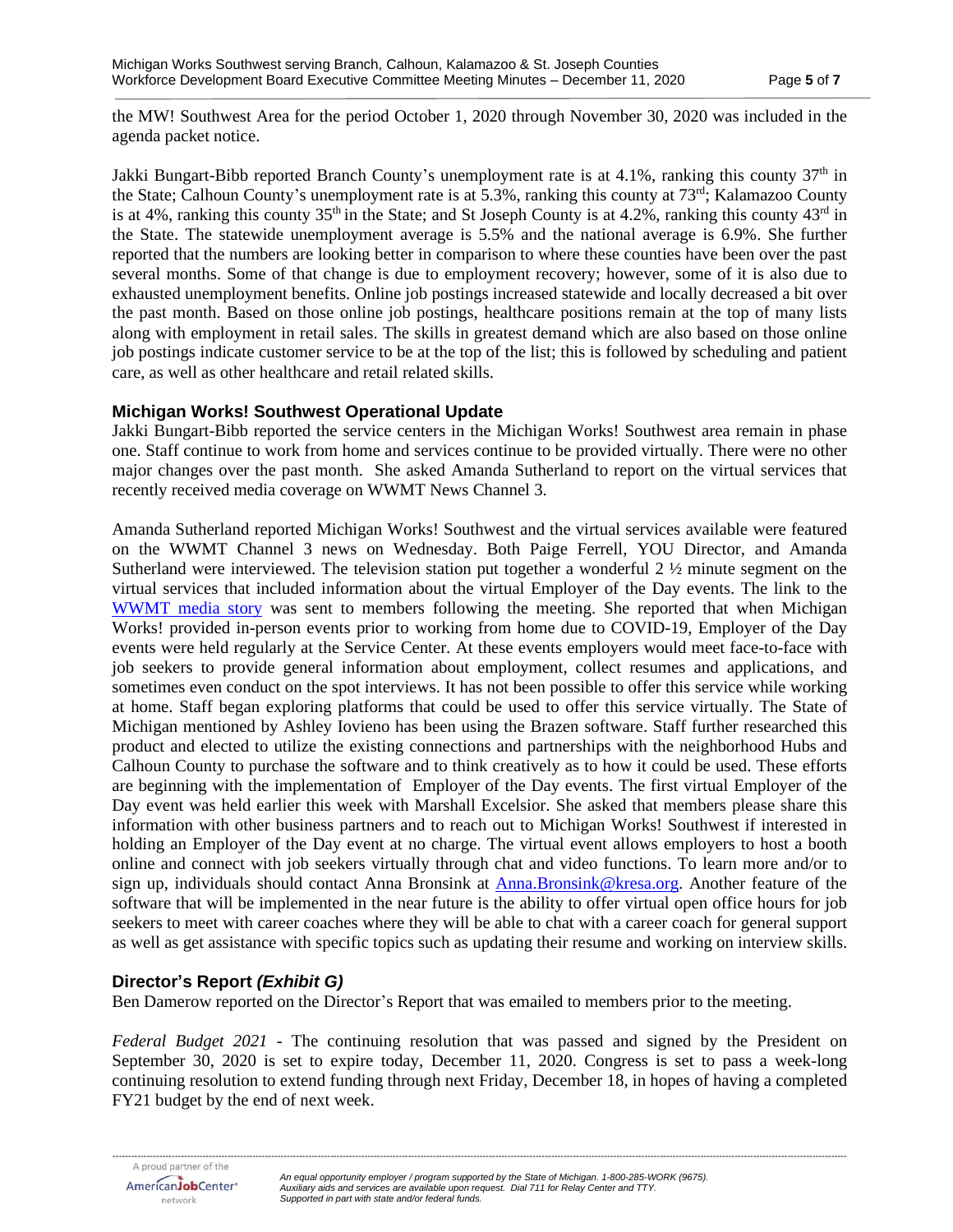*COVID-19 Stimulus* - There has been a renewed effort related to a stimulus package focused on the Paycheck Protection Program (PPP), extension of federal unemployment benefits, vaccine development and distribution, and funding for state and local governments.

- The White House proposal is funded at \$916 billion and includes stimulus checks for individuals/families but does not extend federal unemployment expansion.
- The Senate proposal of \$500 billion includes additional support for businesses and short-term, more limited support, for individuals unemployed but does not include additional funding for state and local governments.
- A bipartisan proposal was introduced at \$908 billion which provides funding for businesses, local and state governments, and extended unemployment but does not include another stimulus payment to individuals and families.

*Unemployment Insurance* - On December 31, 2020, the expansion and extension of federal unemployment programs established under the CARES Act are set to expire without additional action from Congress. The program currently covers over 12 million families. The State of Michigan Unemployment Insurance Agency (UIA) has contacted Michigan Works! requesting additional support as they have seen an increase in claimant issues including fraudulent claims. He gave an example of a case where 500 hundred claims were connected to one address, an apartment building currently under construction. Staff is currently working with State officials to determine next steps and how we may provide support in 2021.

Mr. Damerow thanked everyone for their support in getting through this challenging year with a special recognition of thanks to the Board's leadership, Randall Hazelbaker, Frank Tecumseh and Dan Dunn; as well as all of the Michigan Works! staff for the way in which they have responded and adapted. Staff has followed through with assisting claimants, helping individuals find jobs, and assisted employers navigating the changing regulations and filling job openings. He further stated that he and staff are looking forward to supporting the communities we serve with recovery efforts in 2021.

Frank Tecumseh thanked Ben Damerow for the leadership and guidance he has provided to staff and the Board during the past year.

#### **OLD BUSINESS**

None.

#### **CITIZENS' TIME**

Dawn DeLuca, administrator for Kalamazoo RESA, reported Youth Opportunities Unlimited (YOU) is launching a new youth mentorship program. This is an effort to cultivate community and build a stronger network among the young adult participants in the Kalamazoo area with community and business members. Von Washington from the Kalamazoo Promise was incredibly helpful in suggesting ideas as to how to mobilize the community. She noted that with the pandemic, the social, academic and extracurricular lives of students exist primarily on Chromebooks. This mentorship program hopes to provide more dynamic content with adult contacts who will support the youth in achieving their goals. Staff are actively recruiting mentor volunteers who will focus on building relationships and offering guidance and encouragement to small groups of young people for about an hour, every other week. Individuals interested should visit the [Youth Mentorship Program](https://www.kresa.org/site/default.aspx?PageType=3&DomainID=375&ModuleInstanceID=3208&ViewID=6446EE88-D30C-497E-9316-3F8874B3E108&RenderLoc=0&FlexDataID=4179&PageID=2310) web page or contact her at [dawn.deluca@kresa.org.](mailto:dawn.deluca@kresa.org) The web page link and contact information were provided in the chat and sent to members following the meeting.

### **MEMBERS' TIME**

None.